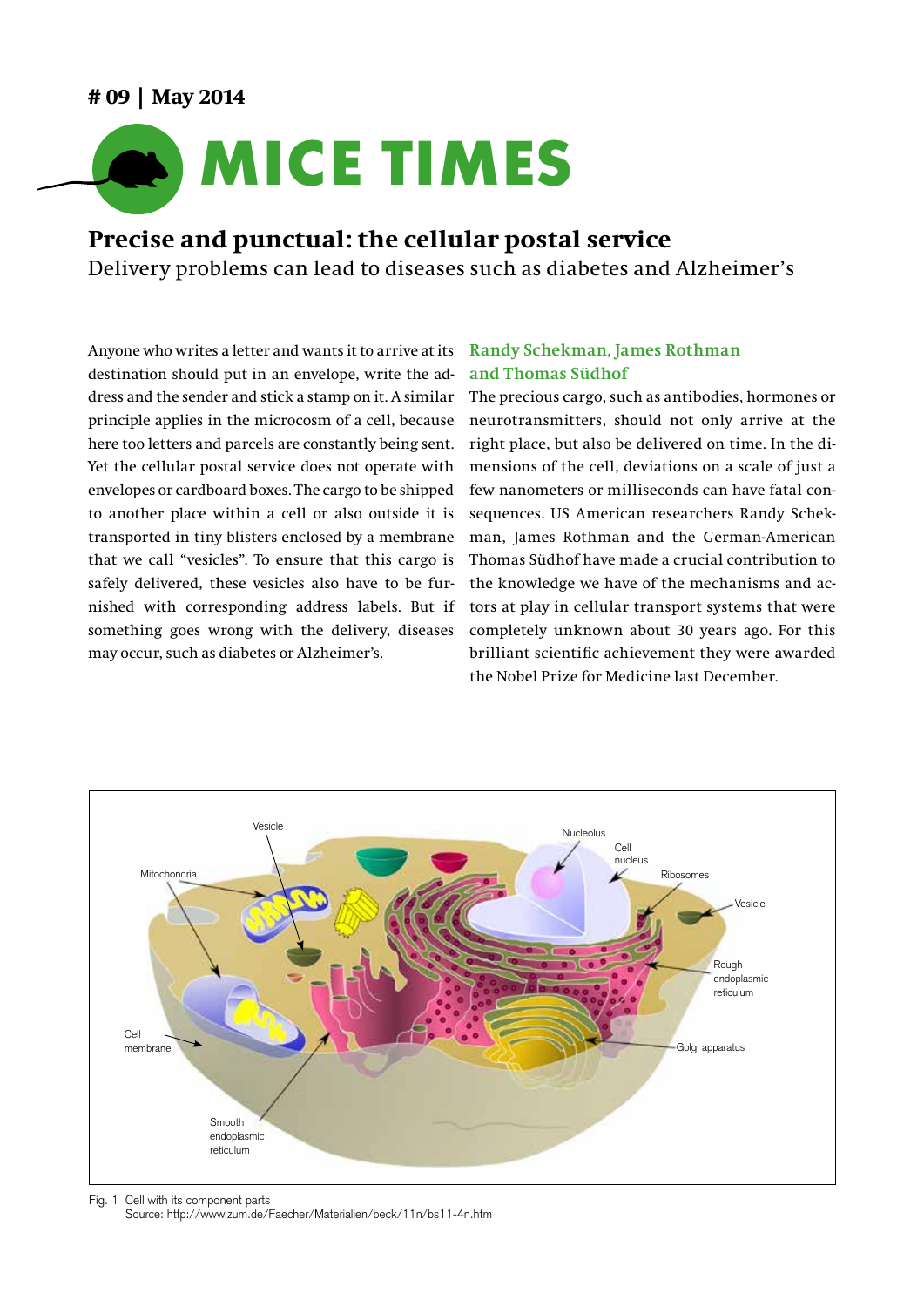

Fig. 2 Randy Schekman, James Rothman and Thomas Südhof all at http://www.badische-zeitung.de/panorama/medizin-nobelpreisfuer-drei-zellforscher--75935525.html

#### **Basic principle of the transport system deciphered**

Anne Spang from the Biozentrum of the University of Basel worked in the laboratory of one of the Nobel laureates, Randy Schekman, at the University of California during her postdoc until the end of the 1990s. The objective at that time, says biochemist Spang, was to establish which molecules were actually involved in the transport system. "In principle we only worked in test-tubes there, i.e. in vitro, and we purified membranes in order to simulate the mechanisms and try to understand how vesicles are formed and how they fuse with the target membrane", says Spang. In this way, they deciphered the basic principle of the transport mechanism. "If you want to study how vesicle transportation is regulated, you need whole cells. If you want to know how the whole works within the structure of the organ, you need animal models", says Spang.

Here the biochemist's team in Basel uses, for example, the nematode Caenorhabditis elegans. This worm offers a very good way of investigating how vesicle transportation works in the various organs, says Spang. Her team is looking in detail at the various transportation steps in the individual cells. Thus, for example, after they have been produced by the so-called endoplasmic reticulum (ER), proteins are transported to an organelle known as the Golgi apparatus and then distributed within the cell or carried outside the cell. All this takes place by means of vesicles that are passed on from one place to another. Vesicles filled with content are pinched off at the starting point, travel the necessary distance according to instructions and then fuse with the membrane of the target organelle. Here the cargo is released again. Now, vesicles are not disposable articles: they are used several times. "The process is rather like the use of milk bottles. These are emptied of milk and then returned to the producer, where they are refilled with milk", explains Anne Spang.

#### **Quality control by the endoplasmic reticulum**

Her team is occupied in particular with the pathways "back to the producer". Thanks to the return transportation, the valuable packaging material can be recycled. The freshly produced proteins repeatedly migrate in the vesicles, but also return again to the ER to undergo a kind of quality control. Here the cell checks to establish whether the three-dimensional structure of the protein to be transported is in order, says Spang. If it is not, the protein cannot fulfill its function properly. In the genetic disorder mucoviscidosis, for example, an important building block of a chloride channel, which actually belongs to the cell surface, is incorrectly folded and remains stuck in the ER. "An in-



Source: Tagesanzeiger 8 October 2013/Nobelpreiskomitee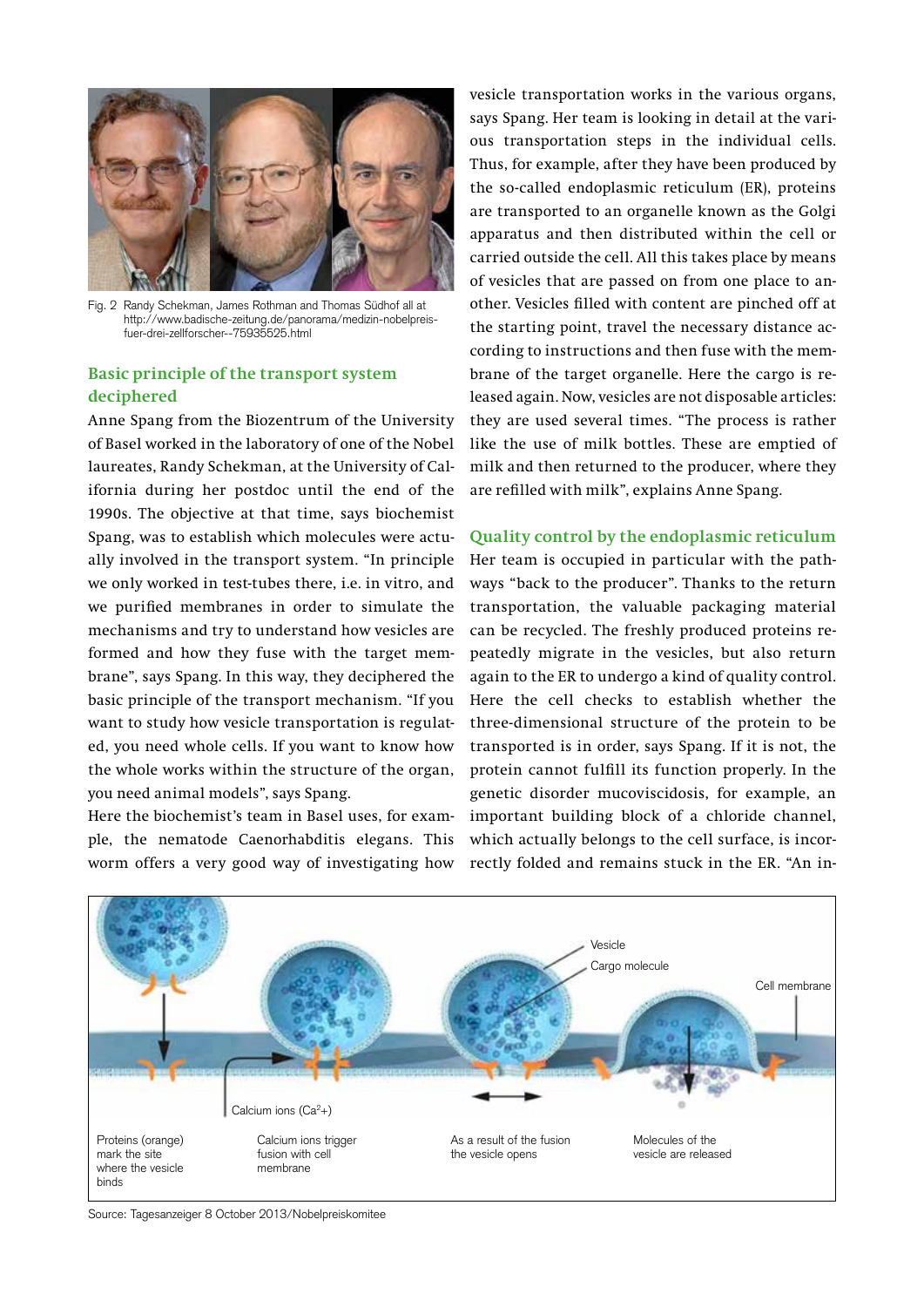

Fig. 4 left: The synapse is the basic structure of the neural network; in the presynaptic terminal are stocked vesicles that contain neurotransmitters, used to "pass" the signal from a neuron to another; when an action potential arrives to a presynaptic terminal, Ca2+ iones are released and helps vesicles to "mold" themselves with the presynaptic bouton and release the neurotransmitter docked inside them into the synaptic space; this mechanism actives the synapse and you can register a post-synaptic current, that means the passage of the signal.

right: Endocrine cell, where the vesicles containing hormon are docked in the whole cytoplasm of cell; whereas in the presynaptic terminal it had to be a action potential to originate the release the Ca2+ iones and then of vesicles, inside the endocrine cells there is a release of Ca2+, by stimulation or Ca2+-uncaging, that generate a slower current than in synapse; a slow release of hormon is a natural consequence of this pathway.

Source: www.sicencedirect.com, Cell biology of Ca2+ -triggered exocytosis, Zhipin P. Pang and Thomas C. Südhof

triguing question here is whether treatments can be developed that can abolish the misfolding, so that the important channel protein can be transported to its actual destination", says Spang.

#### **Transport of information in neurons**

A recycling of the transportation vesicles also occurs in another part of the body, namely at the nerve endings, i.e. the synapses. "The synapsis is the most important communication link between the neurons", says Jürgen Klingauf from the Institute of Medical Physics and Biophysics at the University of Münster. Klingauf is occupied with the so-called presynaptic membrane. This is the interlocutor, as it were, in the cooperation between the neurons transmitting information. When a neuron fires, it releases vesicles at the presynaptic membrane that are filled with messenger substances known as neurotransmitters. The production of the vesicle components actually occurs in the body of the cell, i.e. in the endoplasmic reticulum. Then the vesicles migrate to the branches of the nerves, where they fuse negative consequences, maybe not immediately, but

if necessary with the cell membrane and deliver the neurotransmitter to the synaptic cleft.

#### **Recycling of vesicle components**

The importance of the recycling of vesicle components becomes clear when one considers how long the neurons are, such as the neurons in the spinal column for example. The cell body – and thus the production site of the vesicles – lies at a distance of more than a meter from the nerve endings that can trigger a muscle contraction in the foot, for example. "Now, the synapse cannot wait hours for the vesicles to make this journey before they finally arrive at their destination", says Klingauf. And for this reason, he explains, there is a recycling mechanism directly on the presynaptic membrane that captures valuable vesicle proteins and recycles them.

The machinery is set up to work over long periods, explains the biophysicist.

"If small errors repeatedly occur here, it will have